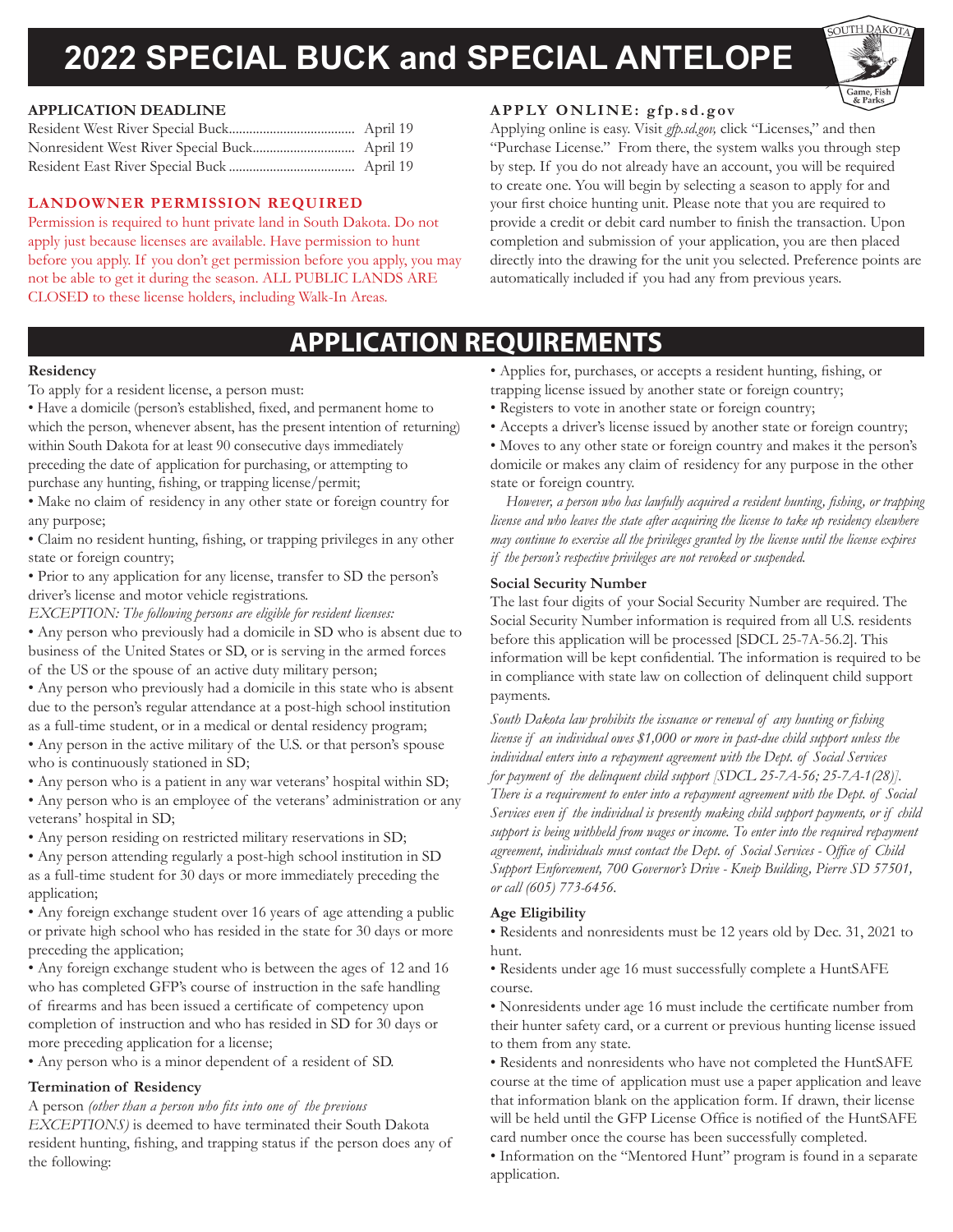#### **Application Rules**

• Individuals may submit only one application per season for the first drawing and receive no more than one license. See "Application Deadlines" for rules allowing additional licenses.

• Applicants applying for differently priced licenses as first and second choice must include the higher fee. Individuals will receive a partial refund if the lower-priced license is drawn.

• Licenses may not be transferred to another person.

#### **Group Applications**

• Applications with matching first and second choices, submitted in the same group, will be treated as a group application. All applicants will either be successful or unsuccessful in the drawings.

• Applications submitted in the same group with first or second choices that do not match will be treated as individual applications in the drawings, not as a group application.

- No more than six applications may be submitted in the same group.
- An incomplete application voids all other applications in the group.

• Applicants with preference points should be aware when applying with applicants with fewer preference points: Doing so gives all applicants the lowest point represented in the group.

• Residents and nonresidents may apply together in the same group. Either all in the group will be drawn together or all will be rejected. Residents must submit the resident fee and nonresidents must submit the nonresident fee. This is valid only in seasons and units where both resident and nonresident licenses are available for a specific drawing. It should be noted that in most instances, residents who apply with nonresidents will have a diminished chance of drawing a first-choice license.

**Submitting Fees:** Payment for applications submitted online must be made with a valid credit card (Visa, MasterCard, Discover, or American Express). Your credit card will not be charged until, and only if you are successful in the drawing. Nonpayment in the form of a cancelled credit card will result in your license being withheld and the blocking of any future license purchases until the unpaid fee, along with any penalties, is paid in full. A bad check will either void the license if the draw has not yet occurred; or if the drawing has been completed, it will result in the blocking of any future license purchases until the unpaid fee, along with any back check fees and penalties are paid in full.

**Submitting Applications:** All applications must be submitted online.

**Successful Applicants:** Successful applicants for limited licenses are selected at random by computer lottery.

**Unsuccessful Applicants:** Applicants who applied online using a credit card will be charged only if they are successful in the drawing. Those unsuccessful will not be charged and there will be no refund required.

**Preference Points:** A fee (\$5 resident, \$10 nonresident) is required for all preference points. Purchasing a preference point is optional. Seasons with a limited number of licenses have a preference system for applicants who are unsuccessful on their first choice in the first drawing. One preference point may be purchased each year the applicant is unsuccessful. Preference points are valid on first choices in the first drawing only. Purchased preference points are automatically credited to an application even if you do not apply the following year. Preference points cannot be transferred to another person and is only valid for the first drawing in the applicant's first unit-type choice. If you have any questions about your preference, please contact our Information Office.

## **SEASON APPLICATION INFORMATION**

The season/unit/type designations apply to resident and nonresident licenses.

Licenses for this season are either one-tag "any deer" tag, meaning they are valid for a buck or doe, whitetail deer, or mule deer or one-tag "any antelope" tag, meaning they are valid for a buck or doe antelope.

**Resident License Fee \$175 Nonresident License Fee \$560** The Game, Fish and Parks Commission passed a rule in 2019 that only allows hunters to apply for two deer seasons in the first draw. These seasons include East River, East River Special Buck, West River, West River Special Buck, Black Hills, Muzzleloader, Refuge and Custer State Park. An applicant cannot submit more than one application for each season. The Special Buck draw will take place first. If a Special Buck applicant does not draw an East or West River Special Buck license,

they are still eligible to submit two applications in the 6 season draw. If a Special Buck applicant does draw a Special Buck license, they can only submit 1 application in the 6 season draw. Applicants may only possess one Special Buck license and one Special Antelope license per year. The license fee includes a \$6 surcharge established by the South Dakota legislature. Surcharge monies are divided evenly between programs for wildlife damage management and public hunting land access, programs that benefit both landowners and hunters.

INDIAN RESERVATIONS. State licenses are valid on private, deeded lands within the exterior boundaries of Indian reservations. Persons planning to hunt on tribal lands should contact the appropriate tribal office concerning tribal hunting licenses.

#### **WEST RIVER SPECIAL BUCK**

**Season Dates:** Nov. 12-27, 2022, except for Gregory County Unit 30A (Nov. 5-8 and Nov. 21-27 2022)

**Note:** *The Special Buck any deer tags are NOT valid during the antlerless-only deer season.*

**Bag Limit:** One any deer (buck or doe, whitetail or mule deer) or one any whitetail deer (buck or doe)

**Hunting Unit:** The West River Special Buck License allows hunters to hunt private land only in all West River units. ALL PUBLIC LANDS ARE CLOSED to these license holders, including Walk-In Areas.

**License Eligibility:** Residents and nonresidents are eligible, however: Successful resident West River Special Buck License applicants are not eligible to apply for a regular West River Deer License in the first, second or third drawings, but can apply beginning with the

fourth drawing for additional licenses. Successful non-resident West River Special Buck License applicants are not eligible to apply for a regular West River Deer License in the first, second, third or fourth drawings, but can apply during the fifth drawing for additional licenses. Successful West River Special Buck License applicants are also not eligible for West River Landowner Own Land Licenses. Unsuccessful applicants may apply in the first West River Deer drawing.

**Individual License Quota:** Applicants may apply for and receive only one West River Special Buck License. Residents may apply for both a West River and East River Special Buck License, however, an individual can only possess one Special Buck license per year. The draw for East River Special Buck licenses will be conducted first. Residents who draw an East River Special Buck license will not be eligible for West River Special Buck license.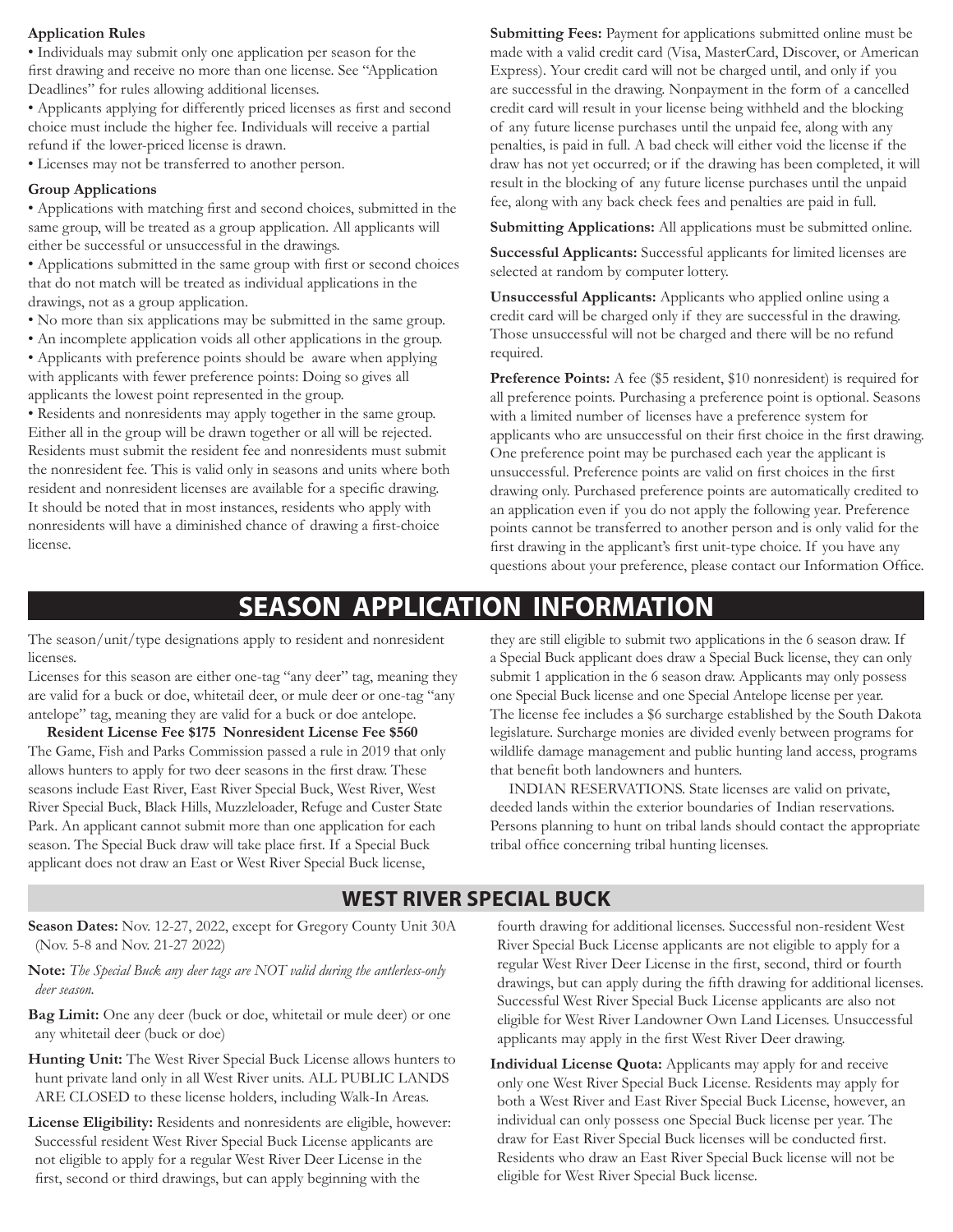### **WEST RIVER SPECIAL BUCK (CONT.)**

**Landowner Permission:** You must include the name (first and last name) and phone number of a landowner who has given you permission to hunt for the West River Special Buck season. This information must be provided on the online application.

#### **APPLICATION DEADLINES:**

**First Deadline** – Apply online by 8 a.m. (Central Time) April 19. One application may be submitted per applicant.

**Second Deadline** – Apply online by 8a.m. (Central Time) May 12. Those who do not already have a Special Buck license may submit one application.

**Third Deadline** – Apply online by 8a.m. (Central Time) Sept. 1. Those who do not already have a Special Buck license may submit one application.

**Fourth Deadline** – Apply online by 8a.m. (Central Time) Sept. 26. Those who do not already have a Special Buck license may submit one application.

**Leftover License**s – Licenses will be issued first-come, first-served by online application only. This process will begin on September 29th at 1:00 p.m. (Central Time). However, a person is limited to one Special Buck license, per year.

#### **SEASON/UNIT/SPECIES CODE:**

**WSD-WR1-01** This license valid on private land only in all West River units (excludes all lands leased by South Dakota Game, Fish and Parks for public hunting). License valid for one any deer.

500 Resident Licenses (\$175)

500 Nonresident Licenses (\$560)

**WSD-WR1-11** This license valid on private land only in all West River units (excludes Walk-In Areas). License valid for one any whitetail deer.

500 Resident Licenses (\$175)

500 Nonresident Licenses (\$560)

Preference Points: During the first draw, applicants can choose to purchase a preference point if unsuccessful. Additionally, preference points can be purchased from September 15 – December 15, 2022, through GFP's online licensing system at *license.gooutdoorssouthdakota.com.*

#### **EAST RIVER SPECIAL BUCK**

**Season Dates:** Nov. 19 - Dec. 4, 2022

**Note:** *The Special Buck any deer tags are NOT valid during the antlerless-only deer season.*

**Bag Limit:** One any deer (buck or doe, whitetail or mule deer).

**Hunting Unit:** The East River Special Buck License allows hunters to hunt private land in all East River units. ALL PUBLIC LANDS ARE CLOSED to these license holders, including Walk-In Areas.

**License Eligibility:** Residents are eligible, however: Successful East River Special Buck License applicants are not eligible to apply for a regular East River Deer License in the first, second, or third drawings, but can apply beginning with the fourth drawing for additional licenses. Successful East River Special Buck License applicants are also not eligible for Landowner Own Land Licenses. Unsuccessful applicants may apply in the first East River Deer drawing.

**Individual License Quota:** Applicants may apply for and receive only one East River Special Buck License. Residents may apply for both an East River and West River Special Buck License, however, an individual can only possess one Special Buck license per year. The draw for East River Special Buck licenses will be conducted first. Residents who draw an East River Special Buck license will not be eligible for West River Special Buck license.

**Landowner Permission:** You must include the name (first and last name) and phone number of a landowner who has given you permission to hunt for the East River Special Buck season. This information must be provided on the online application.

#### **APPLICATION DEADLINES:**

**First Deadline** - Apply online by 8 a.m. (Central Time) April 19. One application may be submitted per applicant.

#### **SEASON/UNIT/SPECIES CODE:**

**ESD-ER1-01** License valid on private land in all East River units (excludes all lands leased by South Dakota Game, Fish and Parks for public hunting). License valid for one any deer.

500 Resident Licenses (\$175)

0 Nonresident Licenses

Preference Points: During the first draw, applicants can choose to purchase a preference point if unsuccessful. Additionally, preference points can be purchased from September 15 – December 15, 2022, through GFP's online licensing system at *license.gooutdoorssouthdakota.com.*

### **SPECIAL ANTELOPE**

**Season Dates:** Oct. 1-16, 2022

**Bag Limit:** One any antelope (buck or doe)

**Hunting Unit:** The Special Antelope license allows hunters to hunt private land only, in all open firearm antelope units. ALL PUBLIC LANDS ARE CLOSED to these license holders, including Walk-In Areas.

**License Eligibility:** Residents and nonresidents are eligible; however, a person who applies for a Special Antelope license may not apply for a Firearm (Prairie) Antelope license until the third drawing. A person who applies for a Special Antelope license may not apply for a leftover Special Antelope license. However, Firearm Antelope season preference points will be available to use for the Special Antelope drawing and vice versa. If successful, preference points for the Firearm Antelope season will be set to zero. A person who applies for the Firearm Antelope season is ineligible to apply for a Special Antelope license.

**Individual License Quota:** Applicants may apply for and receive only one Special Antelope License per year.

**Landowner Permission:** You must include the name (first and last name) and phone number of a landowner who has given you permission to hunt for the Special Antelope season. This information must be provided on the online application.

#### **APPLICATION DEADLINES:**

**First Deadline -** Apply online by 8 a.m. (Central Time) April 19. One application may be submitted per person for this drawing.

#### **SEASON-UNIT-TYPE CHOICES:**

**PRA-PR-41:** Valid only on private property not leased by South Dakota Game, Fish and Parks for public hunting in any open unit.

Valid for one Any Antelope; 50 resident licenses (\$175) 50 nonresident licenses (\$560)

**Preference points:** During the first draw, applicants can choose to purchase a preference point if unsuccessful. Additionally, preference points can be purchased from September 15 – December 15, 2022, through GFP's online licensing system at *license.gooutdoorssouthdakota.com.*